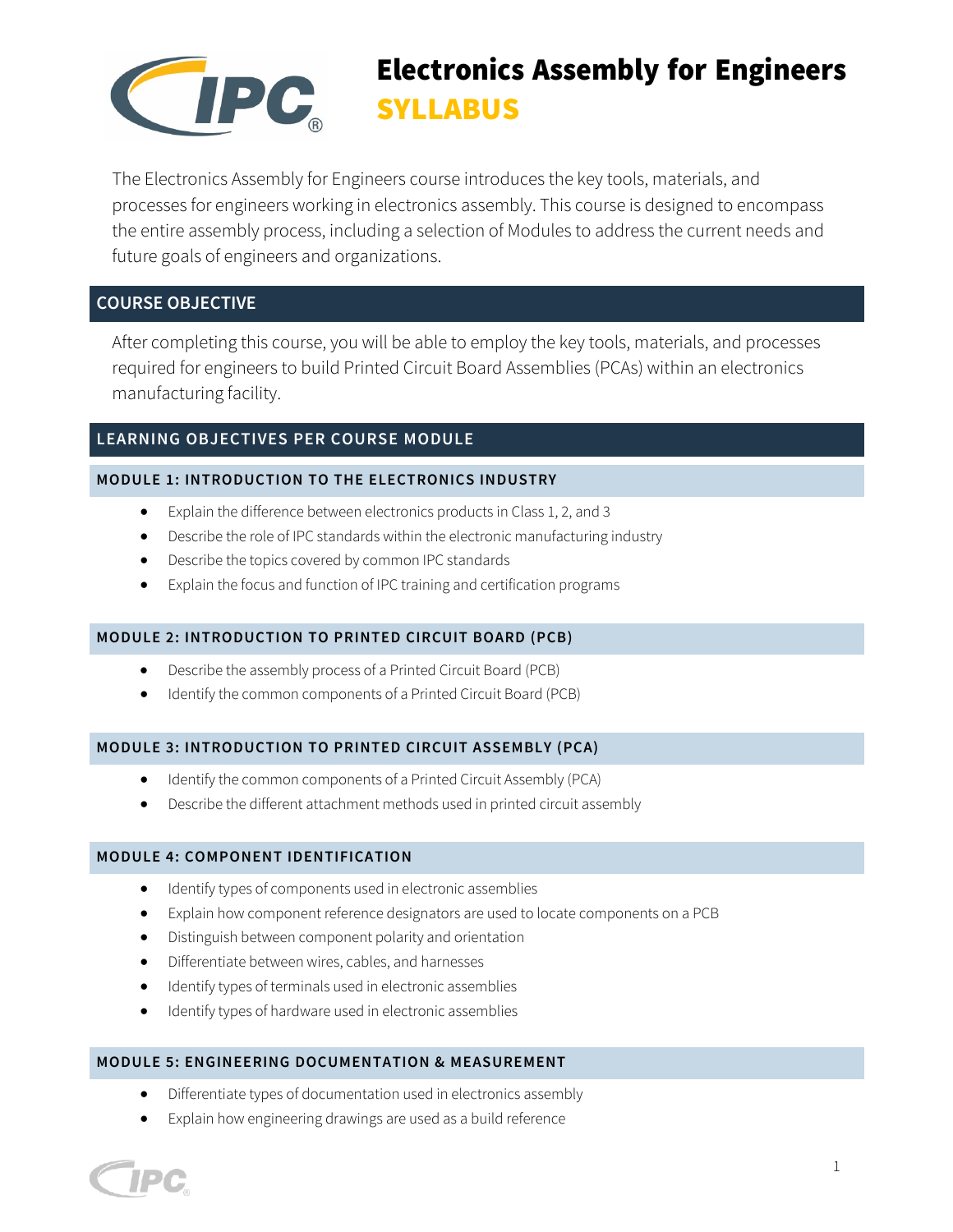- Describe the relationship between engineering drawings and work instructions
- Identify the components of a Bill of Materials (BOM)
- Identify common measurement tools used in the assembly process

#### **MODULE 6: INTRODUCTION TO HAND SOLDERING**

- Use quality condition criteria to determine component acceptability
- Explain the function of common hand soldering tools, equipment, and materials
- Identify best practices and methods for hand soldering
- Identify common hand soldering defects and soldering anomalies

#### **MODULE 7: SURFACE MOUNT TECHNOLOGY**

- Describe the assembly process of Surface Mount Technology (SMT)
- Identify tools and materials used in surface mount technology (SMT) assembly process
- Describe steps in surface mount technology (SMT) assembly process
- Define the reflow soldering process for SMT assemblies
- Identify the cause and types of SMT defects within the soldering process

#### **MODULE 8: THROUGH-HOLE TECHNOLOGY**

- Describe the assembly process of through-hole (TH) Technology
- Describe the process and properties of through-hole (TH) technology
- Identify common through-hole insertion methods, tools, and machines
- Identify common through-hole assembly defects

#### **MODULE 9: WIRE, CABLE, AND HARNESS TECHNOLOGY**

- Identify characteristics of wire and cables used in electronics industry
- Recognize steps in wire preparation
- Identify inspection criteria for cutting, stripping, and tinning wire
- Identify types of wire terminations
- Differentiate between methods of connecting wires to terminals
- Differentiate between acceptable and defect soldered and crimped terminations
- Identify types of connectors used in wire harness technology
- Distinguish methods of connectorization
- Distinguish methods for making and evaluating wire splices
- Describe the wire harness assembly process

#### **MODULE 10: CONFORMAL COATING**

- Identify equipment, tools, and materials used in conformal coating
- Explain steps in conformal coating process
- Classify causes and characteristics of conformal coating defects

#### **MODULE 11: HARDWARE**

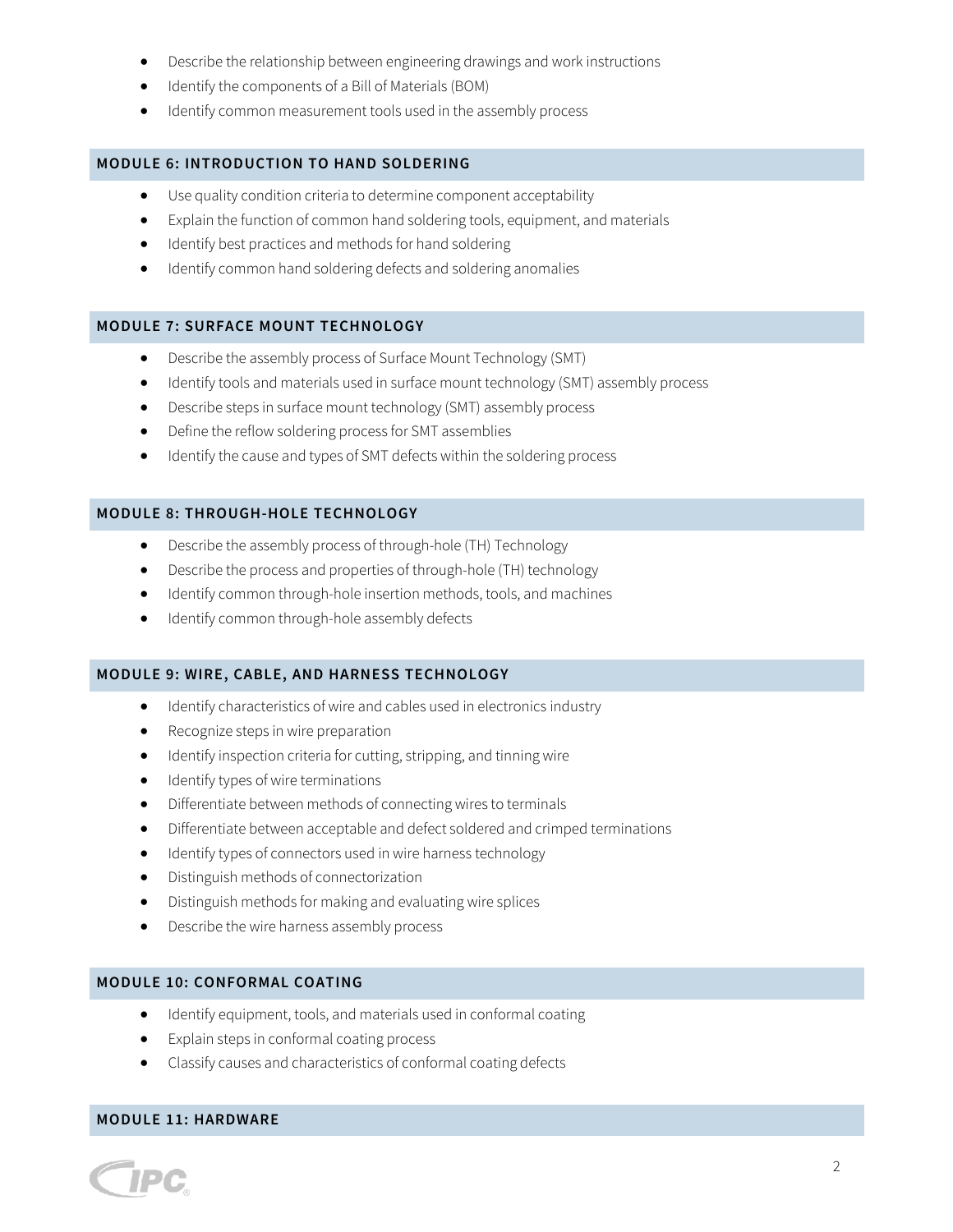- Identify tools used in electronics assembly
- Recognize hardware and other materials used in electronics assembly
- Differentiate between acceptable and defect conditions of installed hardware and materials

## **MODULE 12: QUALITY ASSURANCE**

- Define quality in electronics manufacturing
- Identify tools used for PCB and PCA inspection
- Recall different quality conditions specified in IPC-A-610 and IPC-A-600
- Identify PCB and PCA defects according to IPC standards

## **FINAL EXAM**

Participants must complete the Final Exam with a passing score of 80% to access and download their Electronics Assembly for Engineers Certificate. Students may attempt the exam up to three (3) times. Please note that a third and final attempt is permitted after 24 hours of the second attempt.

# **COURSE RESOURCES**

Everything you need to successfully complete the Electronics Assembly for Engineers course is included and available on the IPC EDGE Learning Management System.

# **MODULE COMPONENTS AND REQUIREMENTS**

The Electronics Assembly for Engineers program provides engaging videos, activities, and quizzes designed to help you learn, remember, and apply the knowledge and skills you will need to excel as an electronics assembly engineer. Each module is composed of the components described in Table 1.

# Table 1. Module Components and Description

| Module Component | Description                                                                                                                                                                                                                         |
|------------------|-------------------------------------------------------------------------------------------------------------------------------------------------------------------------------------------------------------------------------------|
| Module Pre-Quiz  | Short (3 to 5-questions) quiz designed to help you identify what you know<br>and what you still need to learn                                                                                                                       |
| Module Sections  | "Bite-sized" segments of text, videos, graphics, and activities that explain<br>the key points of the Module content and provide opportunities for you to<br>think about how you would apply electronics assembly processes at work |
| Module Post-Quiz | Five to 10-question quiz designed to help you confirm what you know,<br>identify areas that still need work.                                                                                                                        |

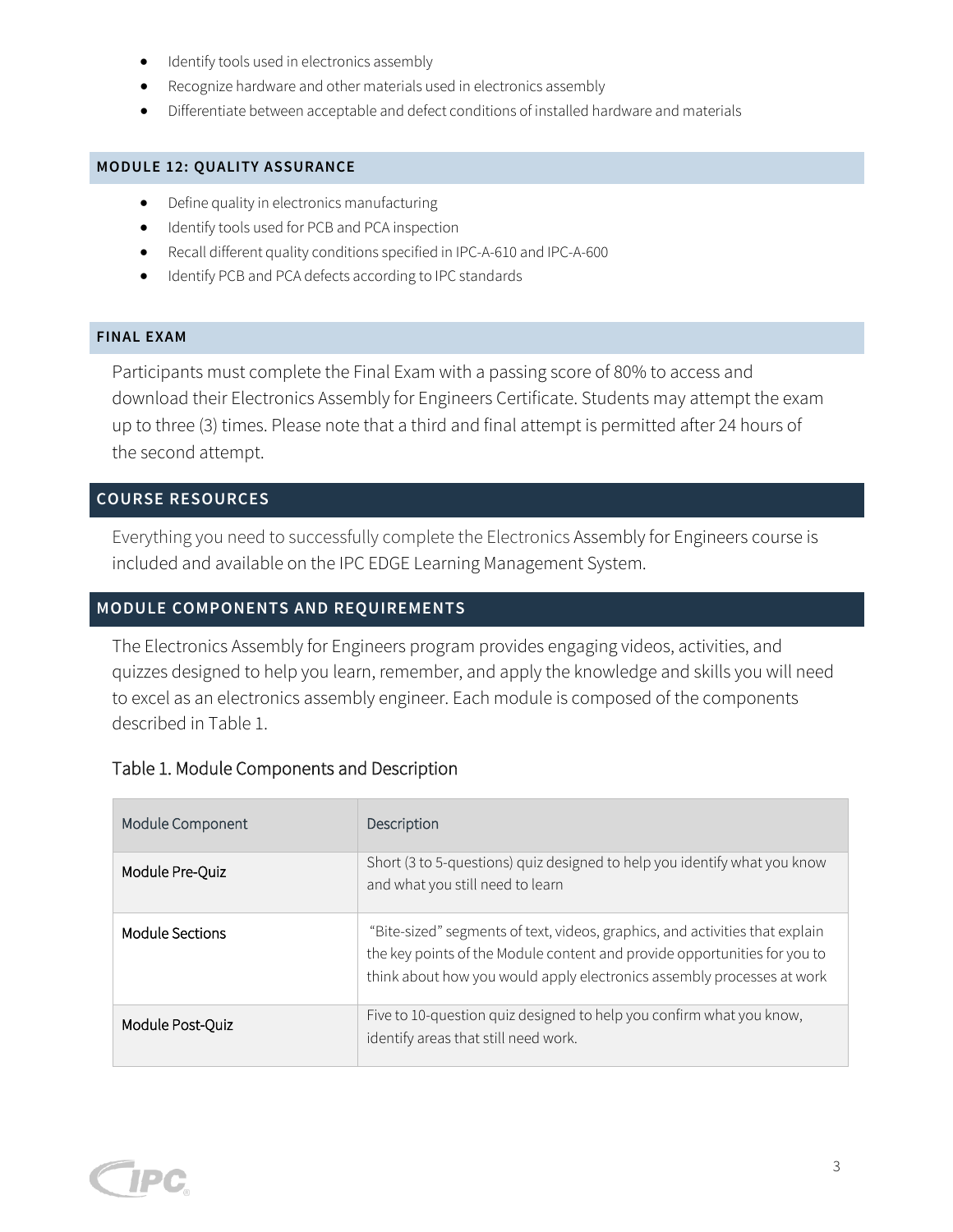1. Use the Learning Objectives. Refer to the Module learning objectives often.

Why? Keeping the learning objectives fresh in your mind supports your ability to stay focused on those aspects of the training that will help you achieve the learning goals for the Module.

2. Quiz yourself. After you complete a Module, ask yourself questions such as: *What are the key ideas? What terms or ideas are new to me? How do these ideas relate to what I already know?* Then, check the Module content to see how well you did.

Why? Quizzing yourself allows you to identify what you *really* know and what you still need to work on.

3. **Quiz yourself periodically.** After you engage with the Module content, quiz yourself and review your answers. Wait a couple of days and quiz yourself again without first reviewing the material.

Why? Regular self-quizzes help you connect the content to what you already know and what you've thought about since you first learned that content. Tying the content to these other bits of knowledge in your brain makes it easier to recall when you need to apply it on the job later. Research also shows that the effort required to recall what you've learned entrenches it more firmly into your long-term memory than if you were to re-read or highlight the same material.

4. **Mix it up.** When you quiz yourself, mix in topics or questions from different Modules. Online or homemade flashcards can make this fun. Just remember to keep the cards you get right in the rotation even if they appear less often.

Why? It may be more difficult than practicing one subject at a time, but mixed practice has two distinct advantages. First, because it is more complex and requires more effort, mixed practice more effectively stores the content in your long-term memory. Practicing a lot of the same thing often makes you feel like you've mastered the content, but it's quickly forgotten because you are relying on your short-term memory. Second, in reallife you often have to deal with different types of problems in no particular order. In other words, to be successful, it's better to practice like you play—or work!

5. **Express it in your own words.** Explain the new content to somebody in your own words, or write a summary of each Module, adding images and examples that help you better understand and remember the content.

Why? Learning, which is *acquiring knowledge and skills that are easily retrieved from memory so you can address problems and opportunities*, is very much about connecting

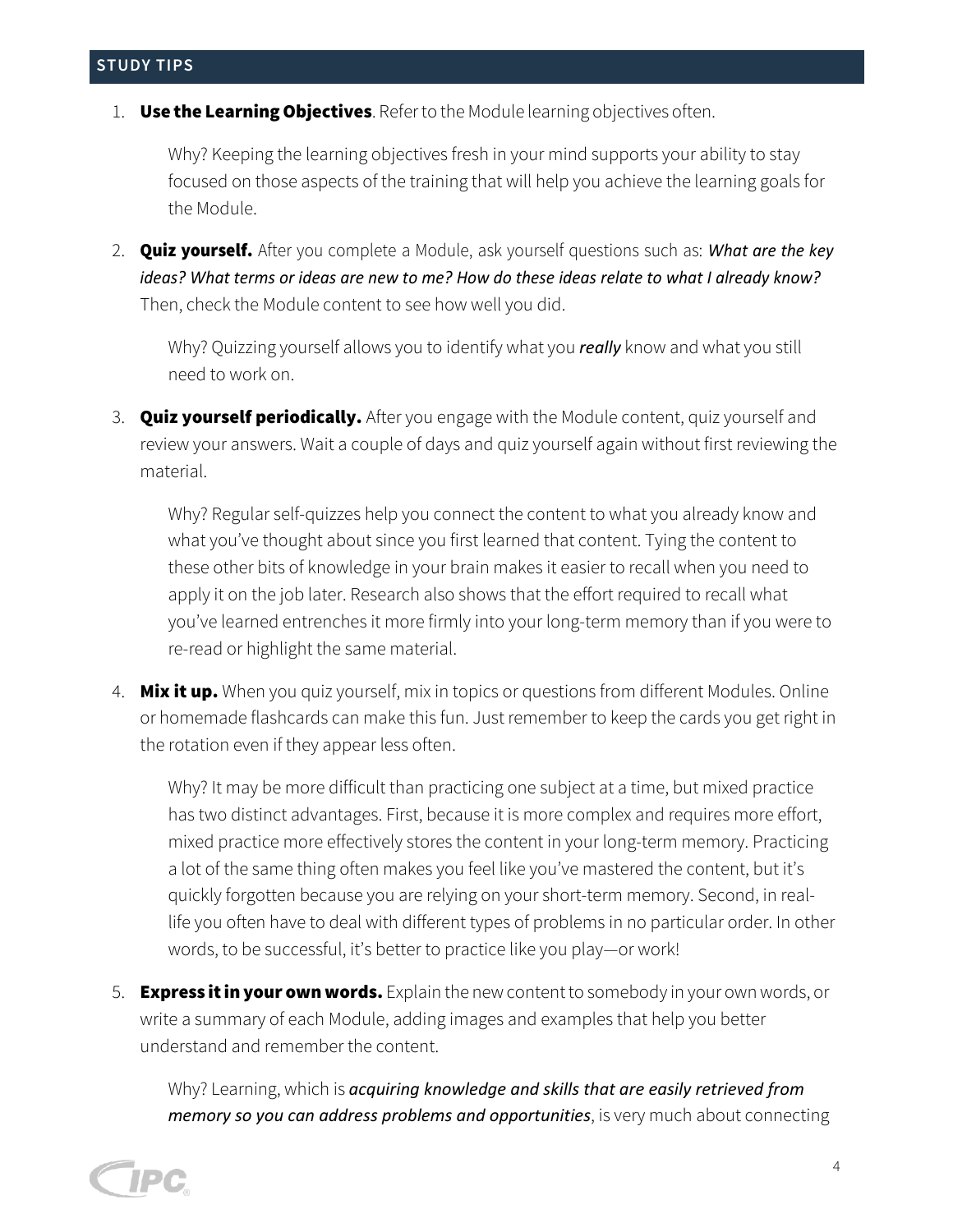new stuff to the older stuff already stored in your memory. Therefore, learning the same topic will be a little different for everybody because each one of us is connecting the new knowledge to different old knowledge. In other words, the most durable kind of learning happens when you connect new content with objects, people, and experiences that are meaningful to *you*. One of the most effective ways to do that is to express newly learned material in your own words.

6. **Dive in.** Read the Module learning objectives, then try to explain the key ideas. How do these ideas relate to what you already know?

Why? It may seem silly to try to answer a question or solve a problem before being taught how, but you are much more likely to learn and remember the solution if you try to work your way through it first. In fact, a wide range of experts, from farmers and mechanics to physicists and mathematicians, have sought their answers through a mixture of dogged research and trial and error. Trying to figure something out before you know too much about it puts all your past knowledge to work in search of answers, heightening your awareness of what you do and do not know about the topic at hand. When you hit on those answers, the new knowledge easily and firmly connects to the related concepts and experiences in your memory because you have been actively remembering them.

Even if you are not right on every count, the effort will have primed your brain to find, learn, remember, and recall the Module content that is new to you.

7. Take time to think about it. While doing some routine task like walking the dog, jogging, or washing the dishes, take a few minutes to think about a recent learning experience. *What are* the main ideas and how do they relate to my work? Can I apply what I've learned to improve my job performance? If you've already tried to apply what you've learned at work, ask what went well and what went poorly. What do you need to learn or do to get better results the next time?

Why? Thinking about how your past experiences and current knowhow relate to what you've recently learned helps to connect and store this new knowledge in your long-term memory so that it is easy to recall when needed. Considering how well you learn something or how well you apply that learning at work will help you identify effective learning and workplace strategies. Think about an especially successful learning or work experience. What was different about those experiences? How can you take what worked and apply it to this situation?

8. Limit your study time. Work through relatively small amounts of information in 20- or 30minute sittings rather than long, continuous study sessions.

Why? Our brains can only process so much information at a time. Learning is more effective when you give your brain a little time to sort and transfer information from

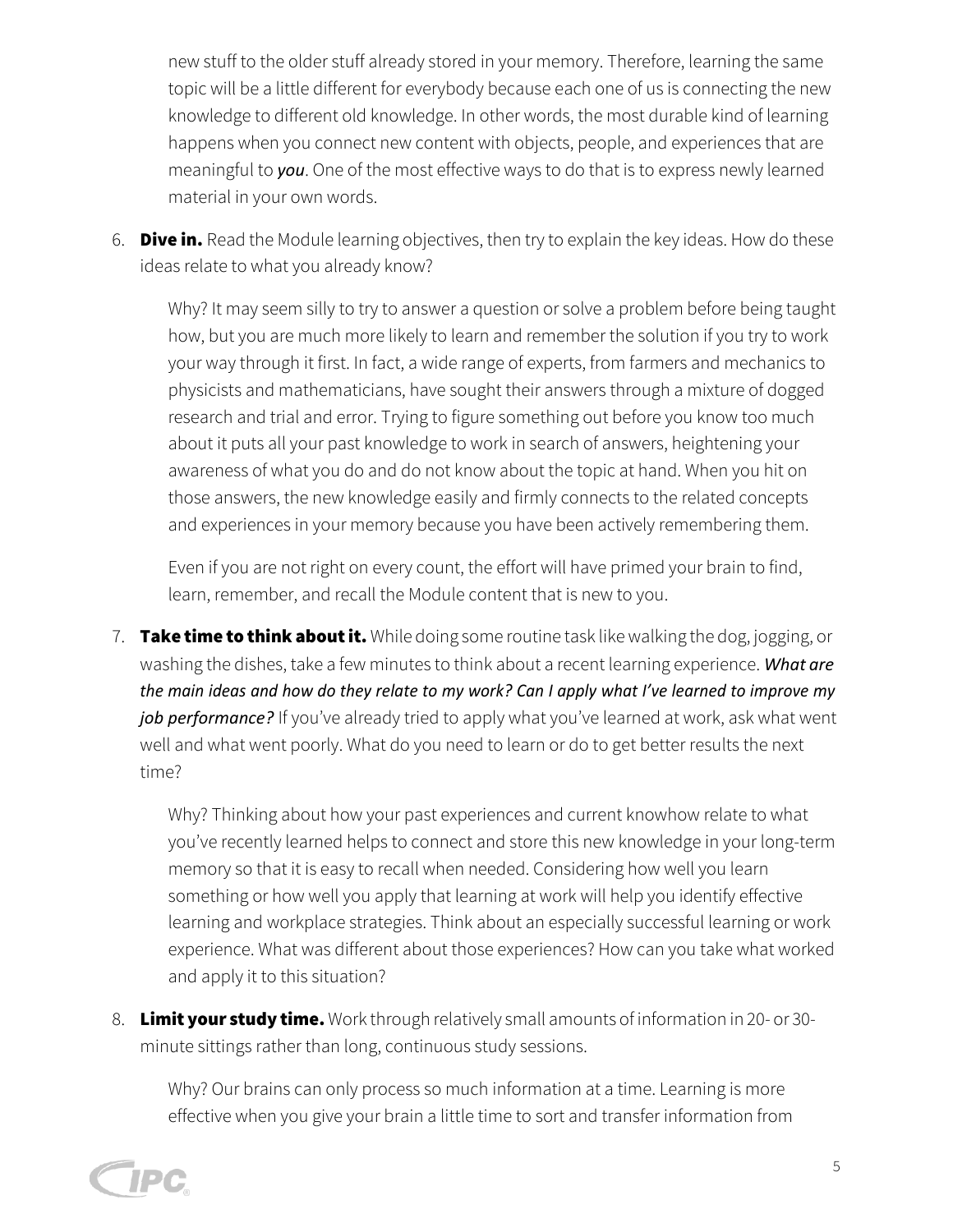working memory to long-term memory. If you take on too much at a time, or proceed too quickly, you may overload your working memory and forget important parts of the content before they are committed to your long-term memory.

9. **Sleep.** Be sure to get the right amount of sleep. You may be able to function with less, but most healthy adults should get between 7 and 9 hours of sleep each night. Teens and children require more.

Why? Your brain uses down time to sort through the day's input, dumping the unnecessary bits and integrating newly learned material with what we already know. While you sleep, the rest of your body goes about repairing tissue, generating new cells, and eliminating toxins. Research shows that healthy sleeping habits lead to improved mood, weight loss, increased ability to learn and retain information, and better performance.

- 10. Cut out distractions. Set aside your smartphone, and resist answering emails, surfing the Net for your next purchase, or checking in on your Facebook page.
- 11. Focus on one thing at a time. Effective multitasking is a widespread myth. Research shows that multitaskers had a very difficult time sorting through irrelevant material and were outperformed by more singularly focused people across many different measures.

Why? Aside from compromising the quality of your work, distractions and multitasking take a big bite out of the limited amount of time you have to get things done. Every time you switch tasks, you waste time getting yourself started on the new task and restarting the one you stopped. Research shows that task switching can eat up to 25% of your time depending on the complexity of the tasks. Twenty-five percent represents 10 hours of a 40-hour work week!

12. **Believe in yourself.** It's important to realize that you can literally increase your brain power and become an expert at whatever you put your mind to. You are not stuck with some finite amount of intellectual ability at birth. In other words, if you think you can or think you can't, you're right.

Why? Research has proven that the human brain is malleable. It grows new and faster connections through the effort of learning. If you feel that you are "bad" at something like math or gardening, you can become much better with deliberate and persistent study and practice. If you haven't had much success until now, you may have been using poor study strategies. For example, extensive research has shown that multiple re-readings in close succession, highlighting, and continually poring over notes are time-consuming strategies that yield poor results at the cost of the more effective strategies described here. However, it's important that you adjust your mindset to truly take these facts into account. A learning setback is not a result of limited intelligence. It simply means that you